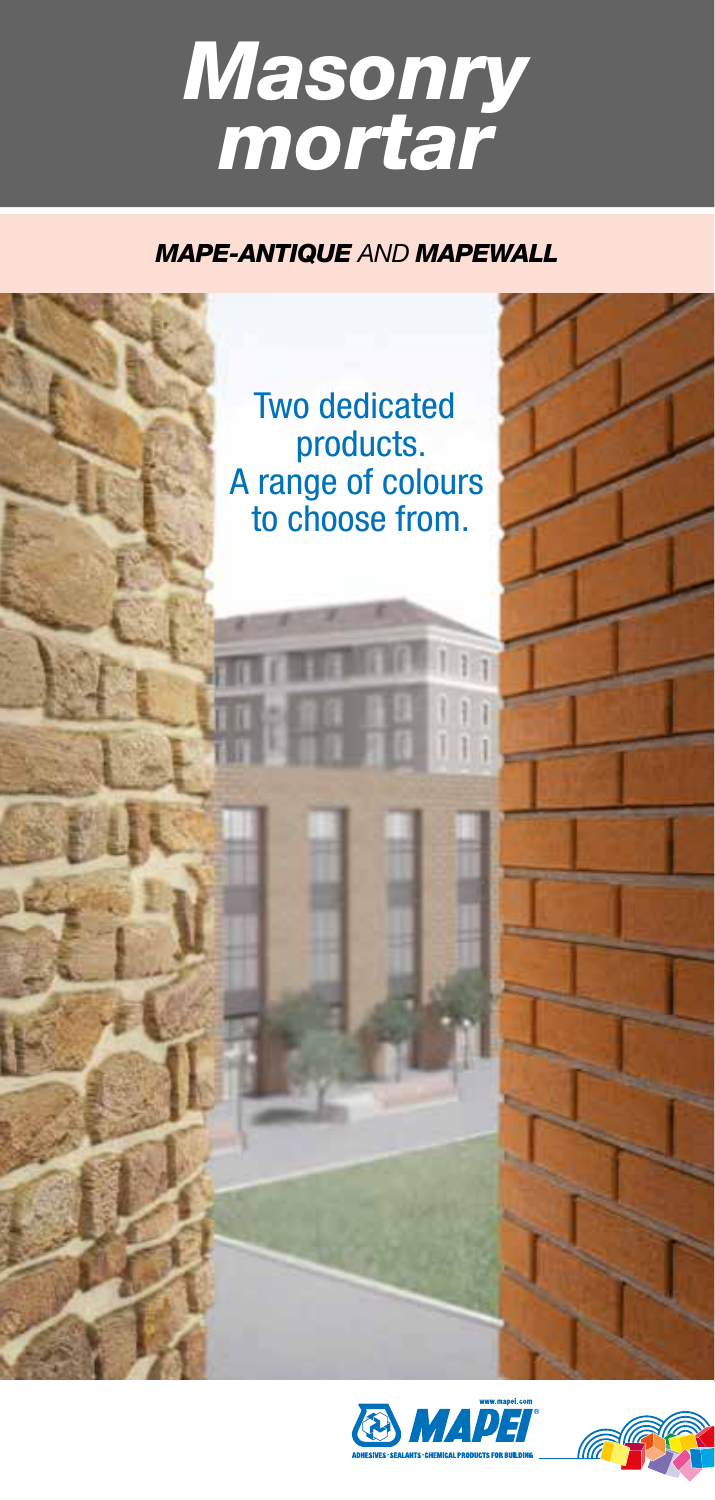### **Historical** buildings

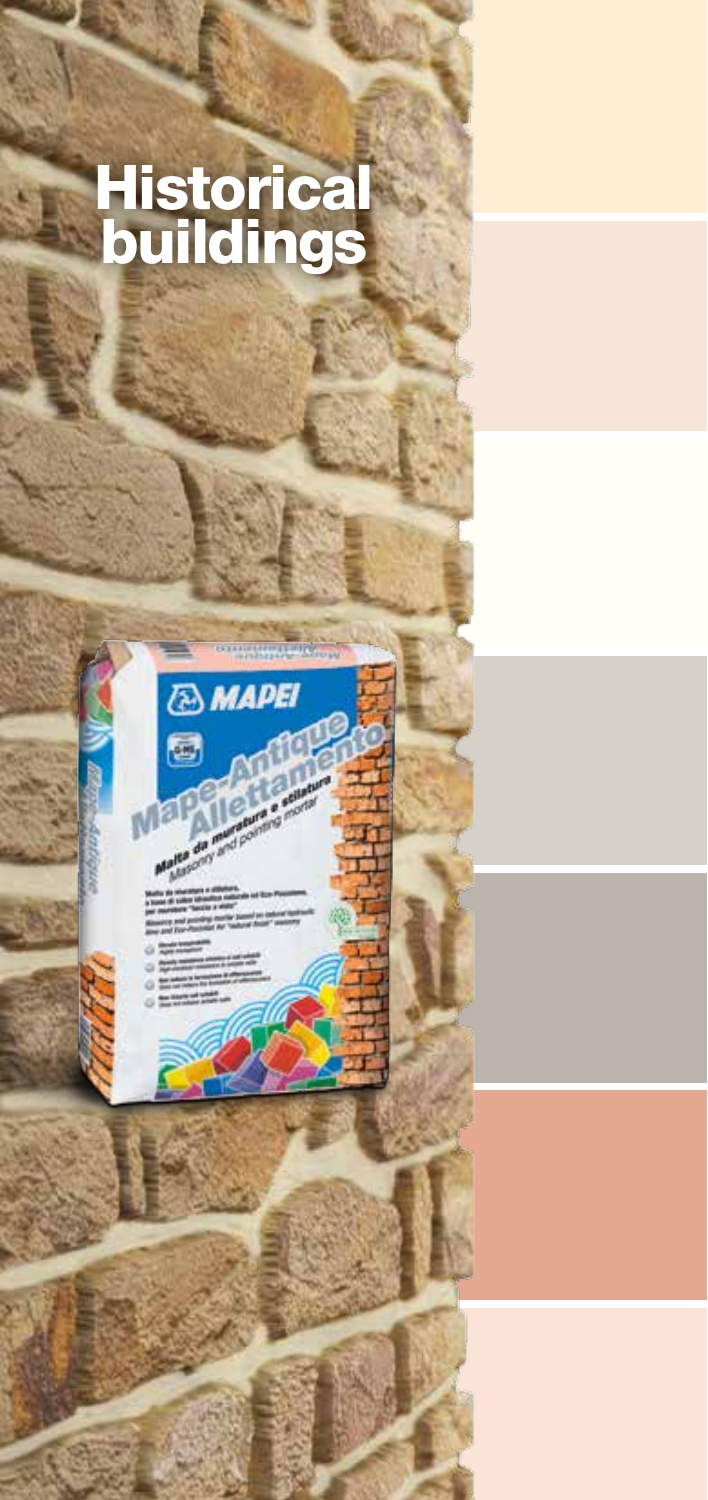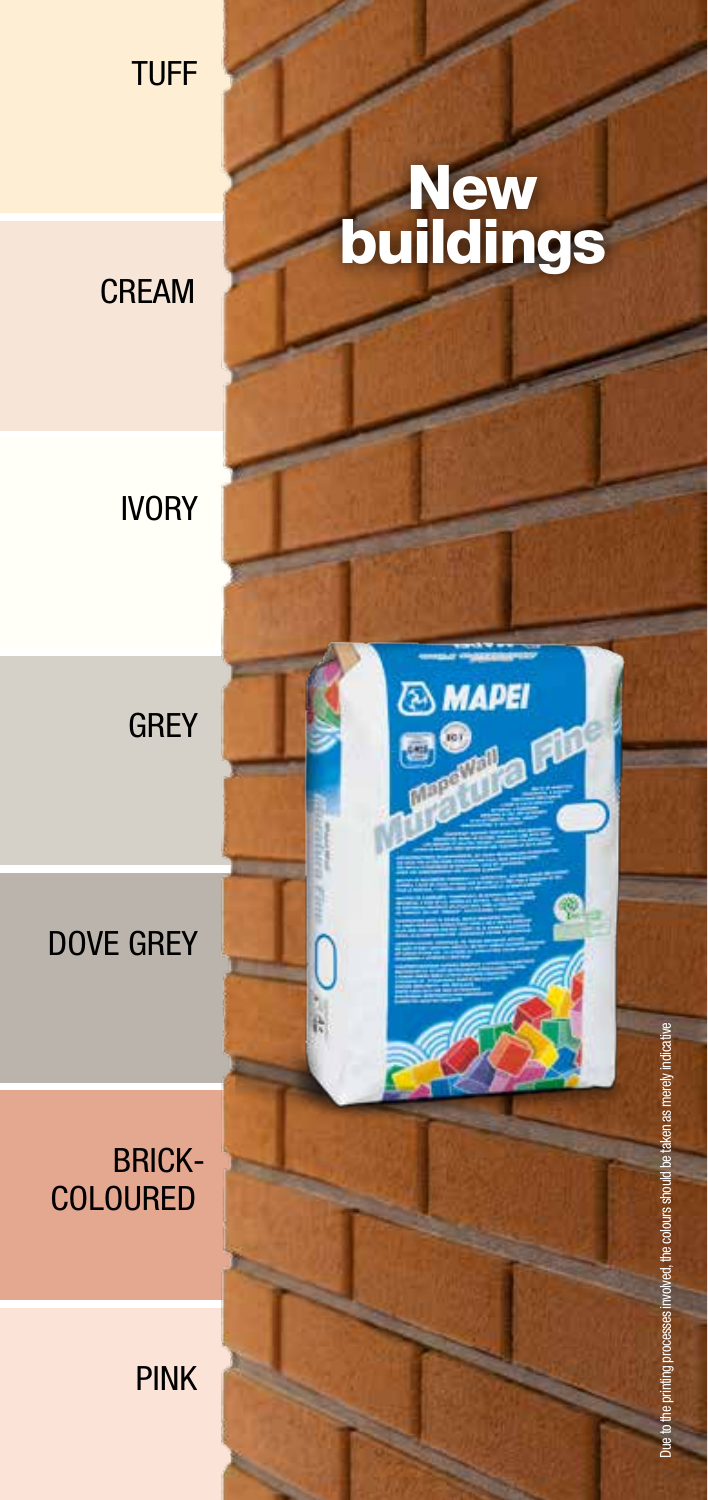## Mape-Antique Allettamento Historical buildings

Salt-resistant masonry mortar made from natural hydraulic lime and Eco-Pozzolan for laying and pointing "exposed" masonry



### AREAS OF USE

- $\oslash$  Building new walls and restoring old walls, including those of historical interest covered by National Trust protection orders.
- $\vee$  Pointing "exposed" stone, brick and tuff masonry.
- $\heartsuit$  Installation joints, including joints "reinforced" with rebar or composite (such as MAPEROD).
- $\oslash$  Building facing walls using masonry mortar with guaranteed performance characteristics.
- $\vee$  Patching and plumbing facing walls with gaps and/or uneven surfaces.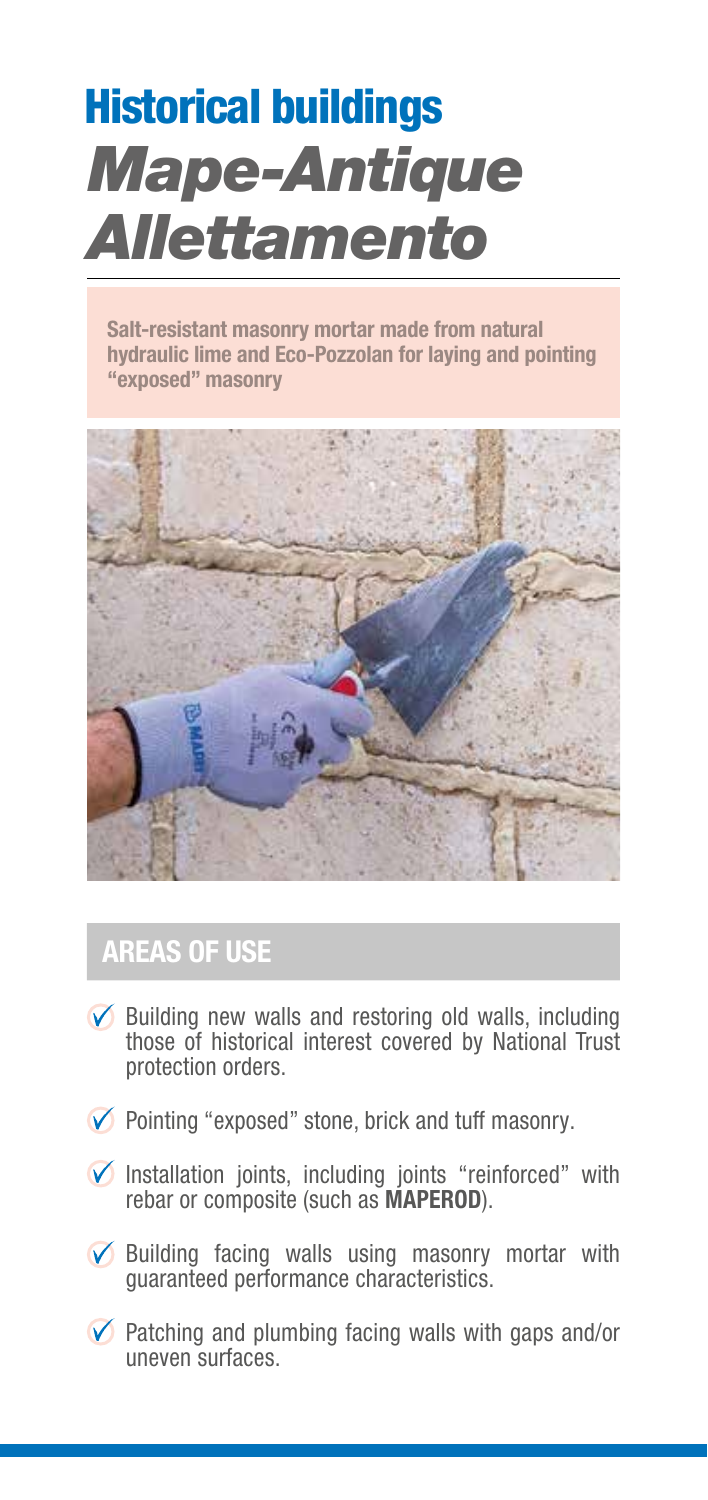

### TECHNICAL DATA

| Maximum size of aggregate                                 | 1.5 mm (EN 1015-1)                                              |
|-----------------------------------------------------------|-----------------------------------------------------------------|
| Bulk density of fresh mortar                              | 1,950 kg/m <sup>3</sup> (EN 1015-6)                             |
| Minimum applicable thickness                              | 5 <sub>mm</sub>                                                 |
| Maximum applicable thickness per layer                    | 30 mm                                                           |
| Consistency of mix                                        | <b>Thixotropic</b>                                              |
| Porosity of wet mix                                       | 6% (EN 1015-7)                                                  |
| Compressive strength (after 28 days)                      | Class M 5 (EN 1015-11)                                          |
| Adhesion to substrate                                     | $\geq$ 0.5 N/mm <sup>2</sup> Failure mode (FP) = B              |
| Initial shear strength (f <sub>vok</sub> )                | 0.15 N/mm <sup>2</sup> (EN 1052-3)                              |
| Chloride content                                          | < 0.05% (EN 1015-17)                                            |
| Capillary action water absorption                         | $< 0.3$ [kg/(m <sup>2</sup> •min <sup>0,5</sup> )] (EN 1015-18) |
| Coefficient of permeability to water vapour               | 15/35 (EN 1015-19)                                              |
| Thermal conductivity $({}_{\lambda10.0}$ <sub>N</sub> $)$ | 0.77 W/m•K (EN 1745)                                            |
| Reaction to fire                                          | <b>Class A1</b>                                                 |
| Resistance to sulphates                                   | < 0.02% (ASTM C 1012 mod.)                                      |
| Saline efflorescence<br>(after semi-immersion in water)   | <b>Absent</b>                                                   |
| Consumption                                               | 1.65 kg/dm <sup>3</sup> (of cavities to be filled)              |







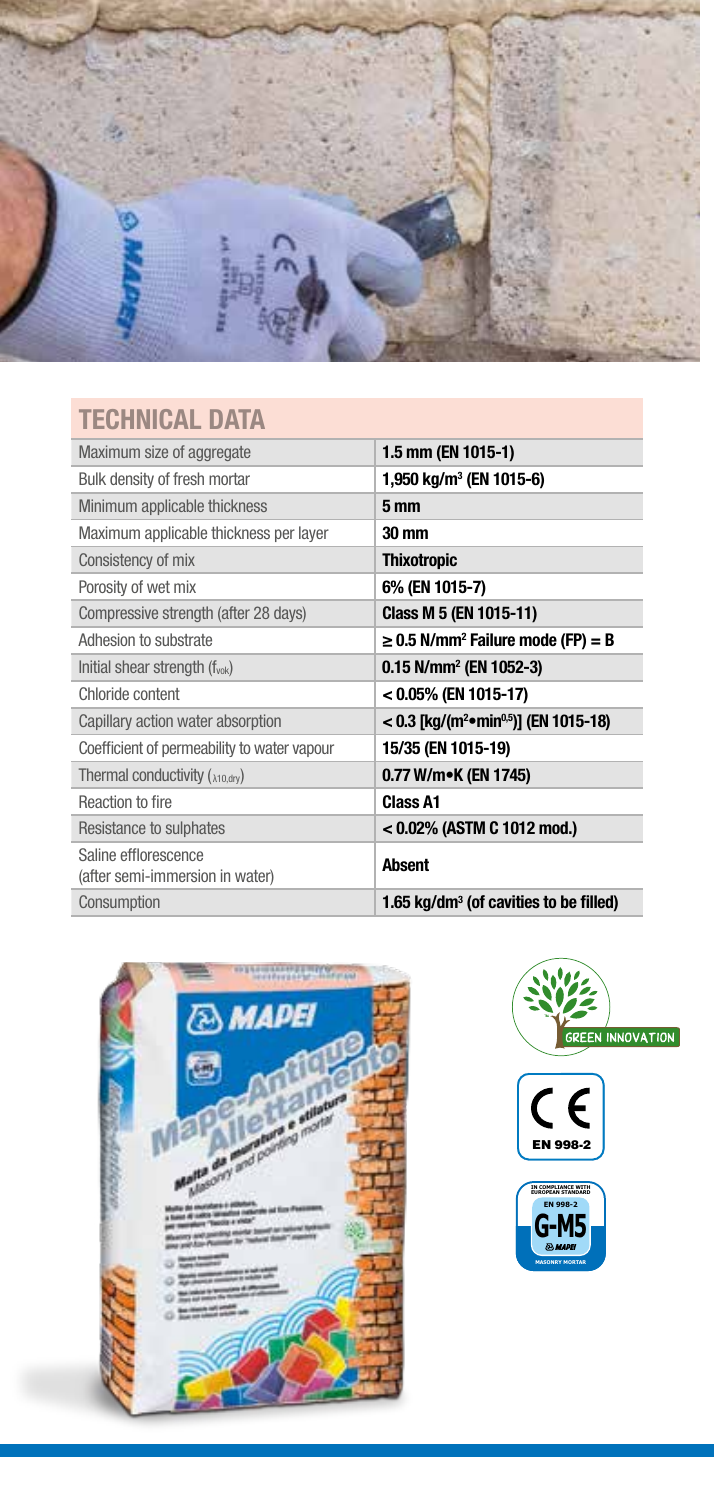## **MapeWall** Muratura Fine New buildings

High strength, breathable, natural hydraulic lime-based masonry mortar with very low emission of VOC for general building work, "reinforced" masonry and touching-up and plumbing walls



#### AREAS OF USE

- Building new load-bearing and buffer walls and rebuilding existing walls, including walls in listed buildings.
- $\oslash$  Pointing "exposed" stone, brick and tuff masonry.
- $\oslash$  Installation joints, including joints "reinforced" with rebar or composite (such as MAPEROD).
- $\oslash$  Building facing walls with high performance masonry mortar in compliance with standards applied in seismic zones.
- $\vee$  Patching and plumbing facing walls with gaps and/or uneven surfaces.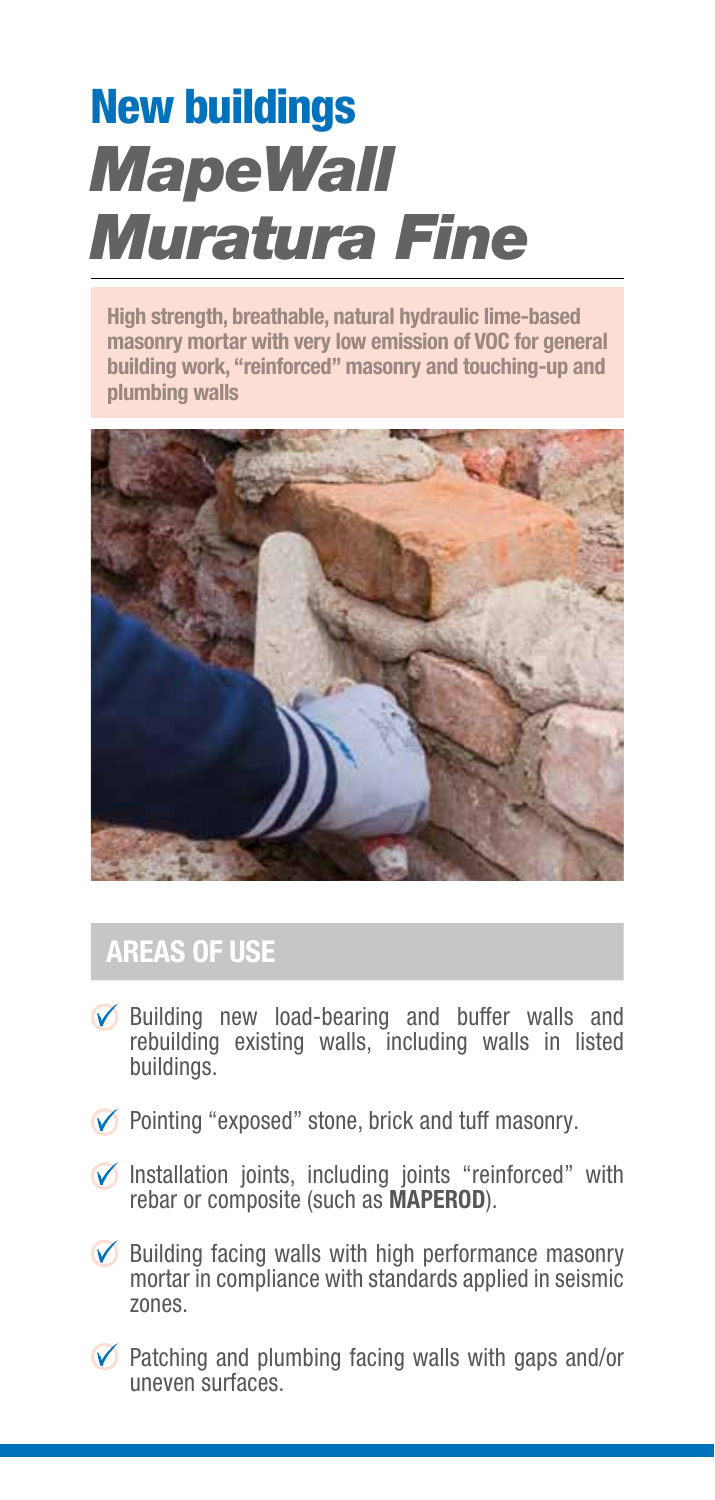

#### TECHNICAL DATA

| Maximum size of aggregate                               | 1.5 mm (EN 1015-1)                                                              |
|---------------------------------------------------------|---------------------------------------------------------------------------------|
| Bulk density of fresh mortar                            | 1,900 kg/m <sup>3</sup> (EN 1015-6)                                             |
| Minimum applicable thickness                            | 5 mm                                                                            |
| Maximum applicable thickness per layer                  | 30 mm                                                                           |
| Compressive strength (after 28 days)                    | Class M 10 (EN 1015-11)                                                         |
| Adhesion to substrate (brickwork)                       | $\geq$ 0.4 N/mm <sup>2</sup> Failure mode (FP) = B                              |
| Initial shear strength (f <sub>vok</sub> )              | $0.15$ N/mm <sup>2</sup>                                                        |
| Capillary action water absorption                       | $< 0.5$ [kg/(m <sup>2</sup> •min <sup>0,5</sup> )] Category W 2<br>(EN 1015-18) |
| Coefficient of permeability to water vapour             | 15/35 (EN 1015-19)                                                              |
| Thermal conductivity $({}_{\lambda10.0}$ <sub>N</sub> ) | 0.75 W/m•K (P=50%) (EN 1745)                                                    |
| Reaction to fire                                        | <b>Class A1</b>                                                                 |
| Consumption                                             | 1.65 kg/dm <sup>3</sup> (of cavities to be filled)                              |